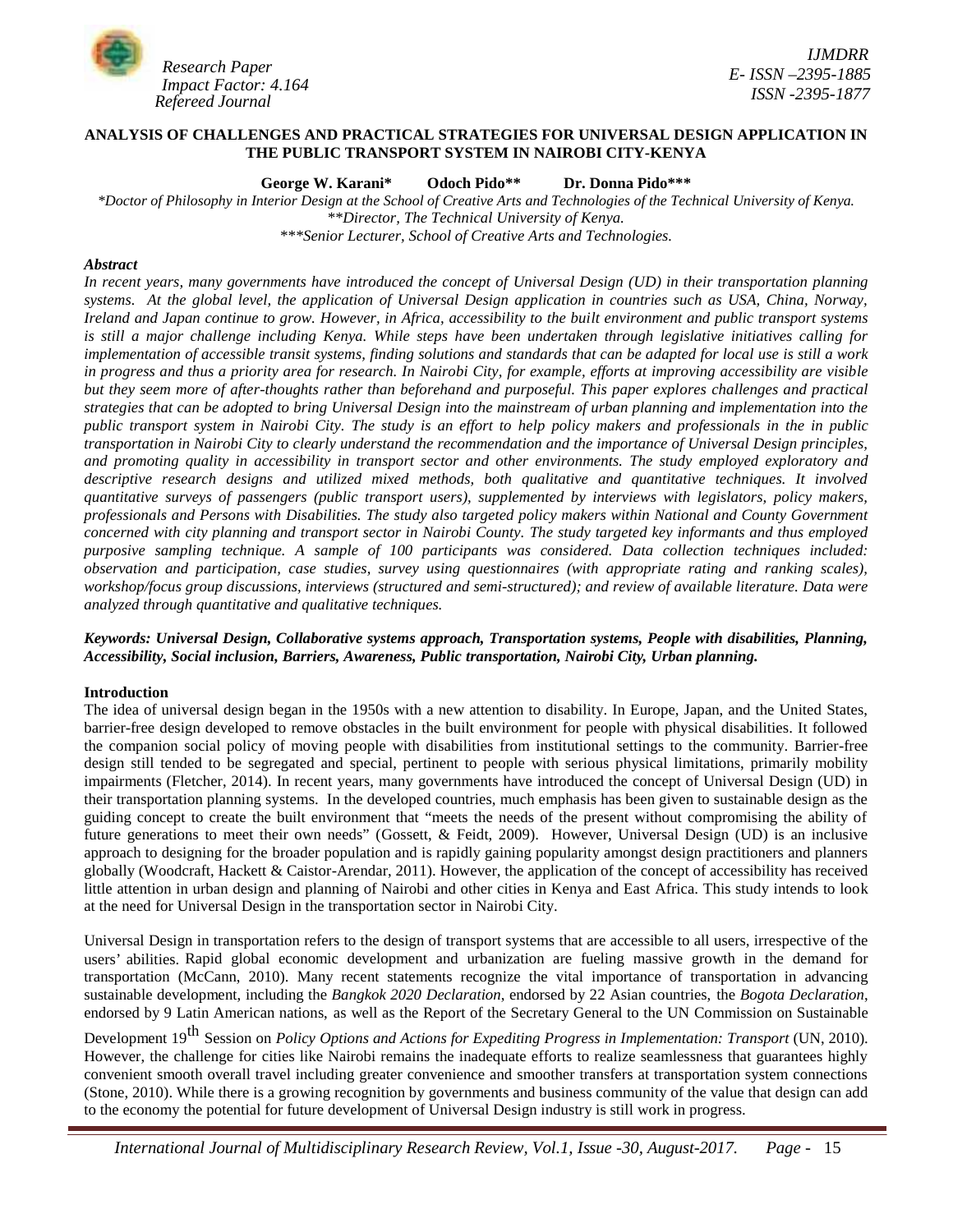

At the global level, countries such as USA, China, Norway, Ireland and Japan have well-positioned Universal Design applications in their transport sector (Imrie & Hall, 2001). In the Norwegian case for example, the Universal Design was introduced into the National Transport Plan in 2004 (Odeck, Hagen & Fearnley, 2010); and laws on accessibility t include general clauses on Universal Design (Fletcher, 2014). In Japan, the general principles of Universal Design Policy were introduced in 2005, which declared that buildings and public transportation should be designed using the concepts of Universal Design (Yoshihiko, 2012). In the United States, Universal Design applications in public transport is well documented, and designs accommodate all passengers, including people with disabilities; public streets are designed with curb cuts allowing free access for wheel chair users and people with disabilities can safely cross the streets (Bramley & Watkins, 2009). Although major legislative initiatives have been adopted in these case examples and Universal Design is gradually finding its way into design practice, the need for Universal Design in Kenya begs for more research and hence the essence of such a study.

In Africa, accessibility to the built environment and public transport systems is still a major challenge for diverse groups of persons in Africa. Audirac (2014) points out that the consequences of low personal mobility include failure to access and benefit from services, such as health care, retail facilities, employment, education and training. In South Africa, there has been efforts towards adoption of Universal Design in the urban development projects (M'rithaa (2009). According to (M'rithaa (2009), Universal Design can ensure social inclusion and participation. While steps have been undertaken through legislative initiatives calling for implementation of accessible transit systems, finding solutions and standards that can be adapted for local use is still a work in progress and thus a priority area for research.

In Nairobi City, transportation is an essential tool that enables people to access facilities and services by driving, bus public transport and railway. However, with the urban growth being experienced, the city not only faces problems of accessibility barriers; but a number of problems related to public transportation and city planning. In the public transportation sector for example, adequate measures to link different transportation companies and to provide information have not necessarily been taken, and the framework of past policies concerning the introduction of new public transportation services does not necessarily guarantee the ability to effectively take barrier-free measures. As a result, the lack of universal design inclusion in public transport creates inconvenience and difficult transfers at transportation system connections. Indeed, the challenge especially for people on wheelchairs would be connecting freely for example, from bus terminus and railway stations and other connection points in the Central Business District (CBD). Therefore, achieving more convenience and easier public movement transfers at such connection points is needed to achieve overall public transportation that everyone can use smoothly in Nairobi County. For that reason, this research will also attempt to evaluate the existing design features in public transport and provide models that take into account Universal Design principles.

### **Statement of the Problem**

The intent of universal design is making the built environment more accessible and usable by everyone. However, the challenge of urbanization and the need to make urban transport more effective has become an urgent development challenge. Subsequently the issues of mobility, access equity, congestion, operational safety and above all environmental sustainability are becoming increasingly crucial in transport planning and policy making. Too often, urban environments have served as a barrier to the inclusion and participation of persons with disabilities in economic and social development in cities and communities.

Although universal design is now a legal requirement in other parts of the world, it seems Kenya, specifically Nairobi City lacks design with emphasis on universal access. Efforts at improving accessibility to buildings are visible but they seem more of after-thoughts rather than beforehand and purposeful. Due to the lack of proper Universal Design integration, there's an accessibility problem in urban public places when it comes to the city population especially persons with disability. This study hopes to use public transportation in Nairobi City to illustrate the situation and need for universal design.

### **Literature Review**

#### **Universal Design: Definitional Concepts and Applications**

Universal Design has been defined as a strategy that is aimed at ensuring accessibility and use of services, information technology, communication, products and environments by all people to the maximum, with a greater emphasis on the people with disabilities (Reynolds, 2011). According to Cline (2011), Universal Design is promoted as a way to design for all people. It represents a paradigm shift, from a model that treats people with disabilities as part of the medical community to a model where "everyone is treated as an equal citizen and a disability is seen merely as a social construct" (Cline, 2011).

In addition, Universal design seeks to provide improved usability and safety for all groups in the community. It seeks to extend the ideals of accessible design to previously underserved groups like people of short stature, older people, pregnant women, parents with children in strollers, people who do not speak the local language and others. It recognizes that improved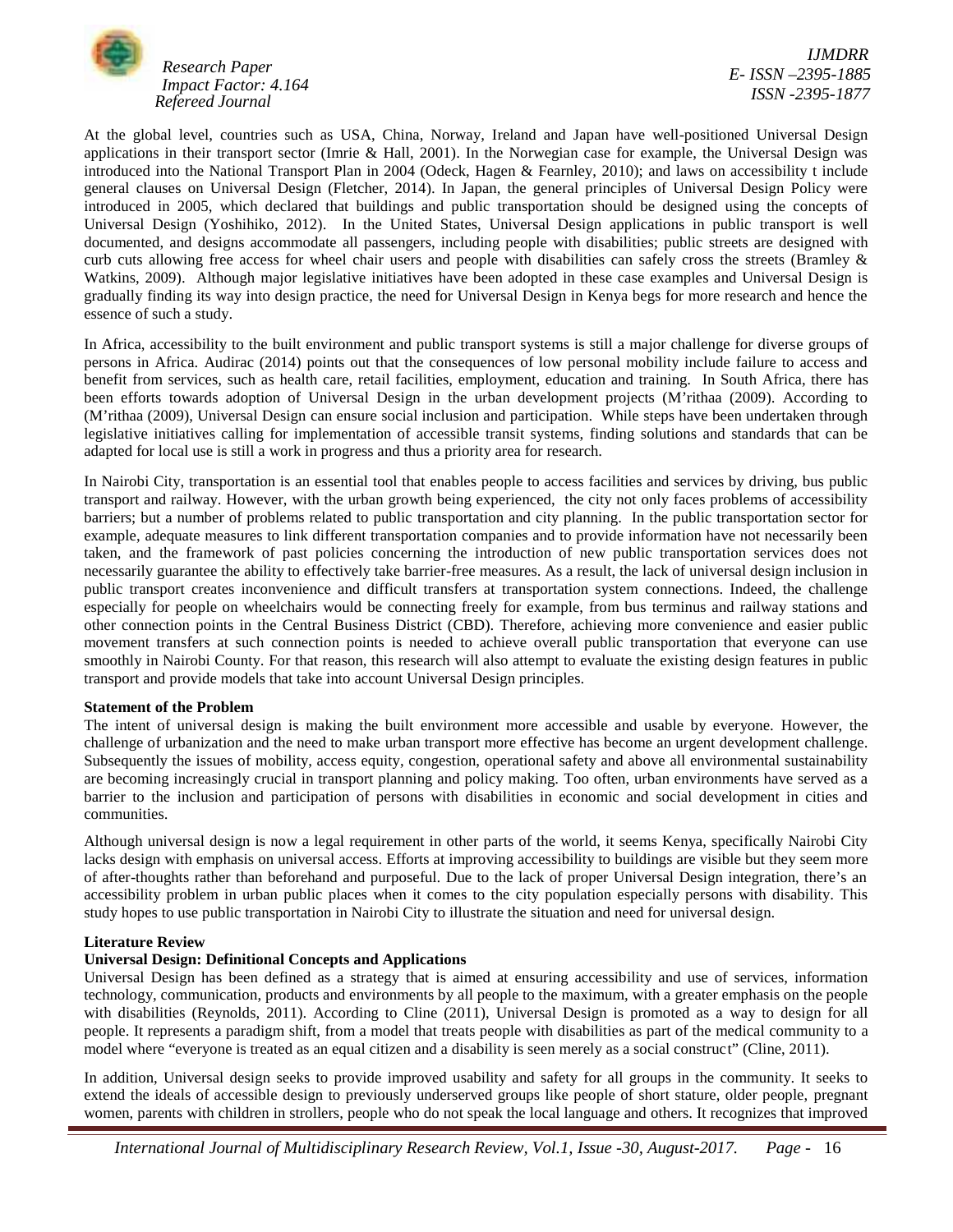

*IJMDRR E- ISSN –2395-1885 ISSN -2395-1877*

usability enhances the value of buildings for all of us and, piece by piece, it creates a city that is a true home for everyone and one that welcomes all visitors with grace and dignity (Levine, 2003).

## **Universal Design Awareness**

The move towards universal design has developed due to the expanding population of people with varying degree of abilities and advancing years, their demands for recognition and desire for independent living (Null, 2009). Carvero (2013) observes that press coverage to shine the spotlight on Universal Design and Universal Design e efforts is important. The press needs to be educated on the application and advantages of Universal Design Principles. On the same note, Levine (2003) argues that if the public understands the advantages they will gain if products and services are designed using Universal Design Principles, they can help increase the acceptance of these principles by placing pressure on companies that produce consumer goods and services to accept and use these principles.

Levine further observes that education of decision makers can play a critical role to widening the use of Universal Design Principles in the design and deployment of accessible consumer products and services, especially those based on electronic and information technology (Levine, 2003). Even though there has been some acceptance of these principles by some major corporations, Gomes (2010) argues that there is still not enough use of the principles in the designing of products and services. There needs to be an understanding that design must meet the user's needs, standards are no good if they do not promote usable products. This is the role that Universal Design can fill. Achieving universal access and promoting universal design require a significant shift in thinking and action. The process, however, will include many challenges and require people to set priorities and make compromises (Gomes, 2010).

The UN 'Declaration of the Rights of Disabled Persons' declares that disabled persons and their families, irrespective of their race, colour, sex, language, religion, political opinion, national or social origin, and state of wealth, should be respected in their human dignity. They should share the same fundamental rights as their fellow-citizens. This means that persons having any sort of impairment have the right to a normal life and are entitled to the necessary support in order to enable them to be as self-reliant as possible. They have the right to special education, medical assistance and rehabilitation in order to develop their abilities and to promote their social integration. They also have the right to have their special needs taken into consideration at all stages of the design process (Agarwal, 2009). There is a great disparity of knowledge, resources, and practical assistance between developed countries and countries in development (Jacobs, 2003).

#### **Accessibility**

A central concept of Universal Design is the concept of accessibility. The usual notion of accessibility means the ease to approach, enter or use something. It also involves an assessment of the practical suitability of what is available. Studies of spatial accessibility had their origins in the field of geography. A geographical definition of the concept state that, *'*accessibility is determined by the spatial distribution of potential destinations, the ease of reaching each destination (Handy & Niemeier, 1997).

Accessibility and mobility within the urban environment has been dictated by the design and layout of buildings and road infrastructure. Both, in their separate ways, have created problems of safety which have conspired to limit pedestrian confidence and therefore movement and travel choice amongst particular groups. Benchmarking of accessibility does not tend to reflect everyday journeys and trips taken or desired, and the perceptual barriers felt by many people. In this study, particular attention will be paid to the mobility and journey needs of users, as well as perceptual and safety issues, since these present some of the major barriers to transport access for not only the vulnerable groups but all users (Graeme, 2011).

In practice, standards in accessible design tend to isolate particular elements such as the design of building features and their approaches (Disability Discrimination Act – DDA, 1995) not if and how the user actually reached the destination itself, or whether transport is integrated with service delivery, e.g. opening times. Official benchmarks classify a service or activity as 'accessible' if it can be reached at reasonable cost, in reasonable time, and with reasonable ease. 'Reasonable' in this context is not however defined (this same term is also used in DDA legislation) with this value judgment decided by the provider (e.g. facility or transport operator) not the user, let alone those most excluded from travel and transport. Access guidance arising from the DDA legislation gives transport limited coverage – less than one and half pages out of over 100 (Ratcliff, 2007), with a focus on building, workplace and vehicular access.

#### **Best practice in Universal Design**

The articulation of the Principles of Universal Design by NCSU has clearly been responsible for the helping to create the successes of the Universal Design Principles wherever they are used. The seven principles are listed below (Bade, 2011).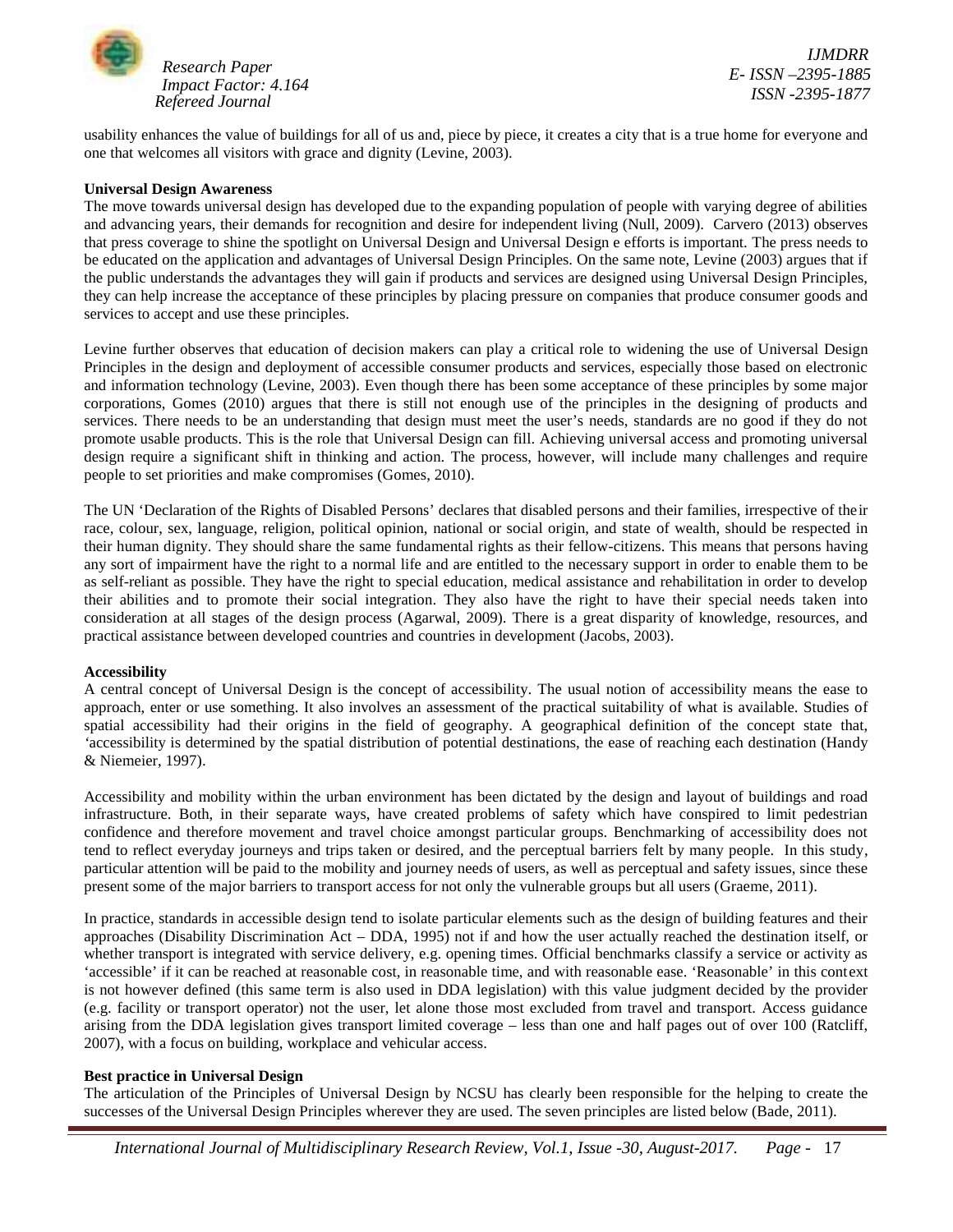

- Equitable Use
- Flexibility of Use
- Simple and Intuitive
- Perceptible Information
- Tolerance for Error
- Low Physical Effort
- Size and Space for Approach and Use

For this reason it is necessary to be specific about accessibility requirements of major user groups, in order to give planners and designers an idea about the specific Universal Design targets (Bade, 2011).

# **Theoretical Perspective of Universal Design**



# **Research Methodology**

This study employed an exploratory and descriptive research design and utilized mixed methods, both qualitative and quantitative techniques. The design allowed for a survey of key case studies in Nairobi City on how Universal Design strategies can be effectively mainstreamed in public transport system.

This study was carried out in Nairobi County with a focus on the Central Business District. The city offers challenges related to multifaceted components of design practice and applications. The research was based on three different sectors even though they are interrelated to mobility and accessibility: These are major bus termini within the CBD (Ambassador Hotel, KenCom House, Railway Station Tele Posta House Bus Park, Bus station, Koja and Muthurwa).

The study employed quantitative surveys of passengers on the affected routes (supplemented by interviews with drivers and personnel), and qualitative case studies with individual public transport users with disabilities. Moreover, the study also targeted policy makers within National and County Government concerned with city planning and transport sector); professionals (interior designers, architects, engineers, property owners and contactors), rogue designers, Bus/Matatu designers and contractors within Nairobi County.

The target population included key informants from various institutions and thus employed purposive sampling technique. The sample population size was 830. The researcher selected 10% of the sample population based on Kothari's recommendation. The study sample was drawn from County Officials, NTSA, Policy Makers, Professionals (architects, designers, quantity surveyors, engineers, conarctors and urban planners), National Council for Persons with Disabilities, Human rights groups and members of the public (public transport users-drivers, passengers and taughts).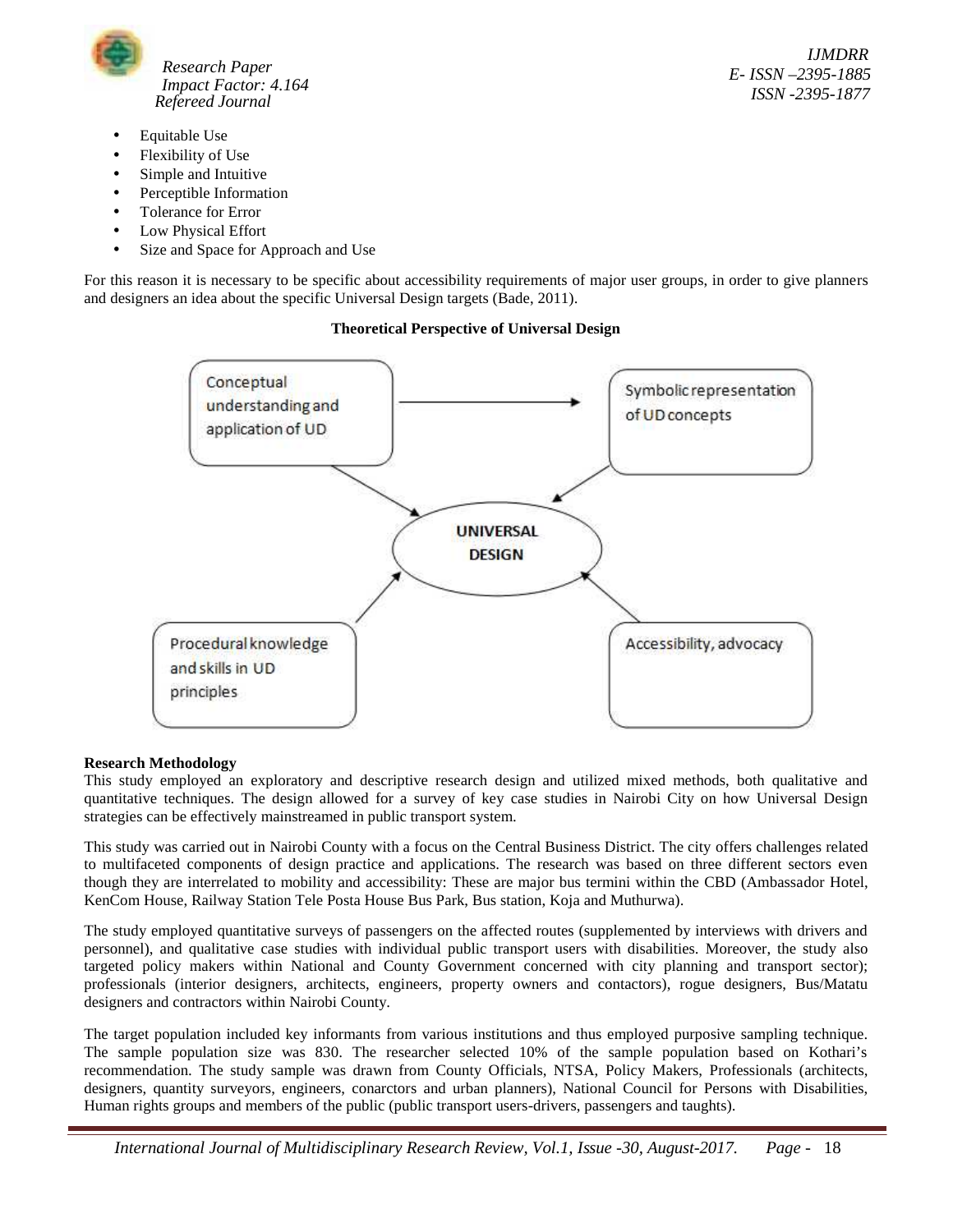

Data collection was interactive (semi-structured interviews and Focus Group Discussions seminars, discussions with relevant authorities in the Transport and urban planning sector) and non-interactive involving questionnaire, case study approach, review of relevant literature and observations based on site survey checklist on Universal Design measures. This triangulation enabled the researcher to obtain a variety of information on the lack of universal design in Kenya.

The observation check-list and assessment tools were used in specific areas such as public bus terminus station designs; streets policies and designs; pedestrian road safety audits/potential problems and barriers, service ratings which indicate the quality of convenience, comfort and security experienced by pedestrians, cyclists and transit users, including Universal Design factors; parking facility design standards and access guides.

Data was analyzed through quantitative and qualitative techniques. The use of these quantitative methods enabled the researcher draw meaningful results from a large body of qualitative data, and provides the means to separate out the large number of confounding factors that often obscure the main qualitative findings as supported by Maina (2012).

Quantitative analysis involved use of numeric measures to evaluate the variables based on the study objectives. This was done through assigning numerical values to questionnaire responses and entering the same responses into SPSS computer system. On the other hand, qualitative data was described and interpreted; and information generated from the analysis presented through direct quotes.

## **Results and Discussion**

The study established major challenge of UD application emernationg from a lack of awareness regarding universdal design principles. Moreover, institutions charged with the work and implementation of city public transportation service and urban environment are weak. Focus on people with disabilities does not highlight equal access. Another challenge cited from the study was inadequate monitoring and enforcement of compliance with existing transport legislation. This makes it very difficult even to providing inclusive transport in the city. The legislation available rarely been matches by adequately detailed regulatory frameworks and has therefore generated a very limited response on the ground.

Planning for more inclusive urban transport remains a major challenge. Policymakers are faced with the difficulty of measuring the social and economic benefits of improving accessibility. On the other hand, the availability of funding remains critical to implementing inclusive solutions for urban transport. In many cases national laws that are inflexible and impose too many requirements for infrastructure (without granting flexibility to tailored solutions) place additional pressures on budgets and do not necessarily deliver value for money.

Lack of data makes it impossible to provide a meaningful overall cost estimate for the interventions required to meet the accessibility needs of disabled people within Nairobi City. The study establishes a lack of a clear framework and policies on universal design application in public transportation services creates inconvenience and difficult transfers at transportation system connections. Moreover, the study revealed little coherence in how different agencies define the urban transport system and identify its critical problems, especially with regard to public transport system. Most of the confusion arises from the qualifier 'transportation network' and what it should mean in an urban context; since emphasis is laid on road networks and yet, the users and other components are neglected. Another important reason given for the lack of UD implementation was the lack of resources for implementation. The County Government and National Government often find it difficult to allocate funding for this in the face of pressure to meet other priorities.

The study established key strategies to implementation of universal design. Education and campaigning, legislation and legal action, policy and programmes, procurement and monitoring and enforcement were cited as key strategic measures to bringing UD into implementation. Community integration is an important issue for individuals with disabilities. It is essential that the built environment be supportive and provide access to community resources, including housing, employment, transportation, and community services, for all individuals (Sze, 2017). Therefore, design, planning, policy, practices and procedures should comply to appropriate guidelines for the enhancement of community integration for individuals with disabilities

Universalal design planning and implementation in Nairobi City's public transport could improve the travel experience of users. From the implementation and legislative perspectives, awareness of government directives and institutional cooperation in strategic urban planning is essential for effective UD and accessibility of transport facilities and services.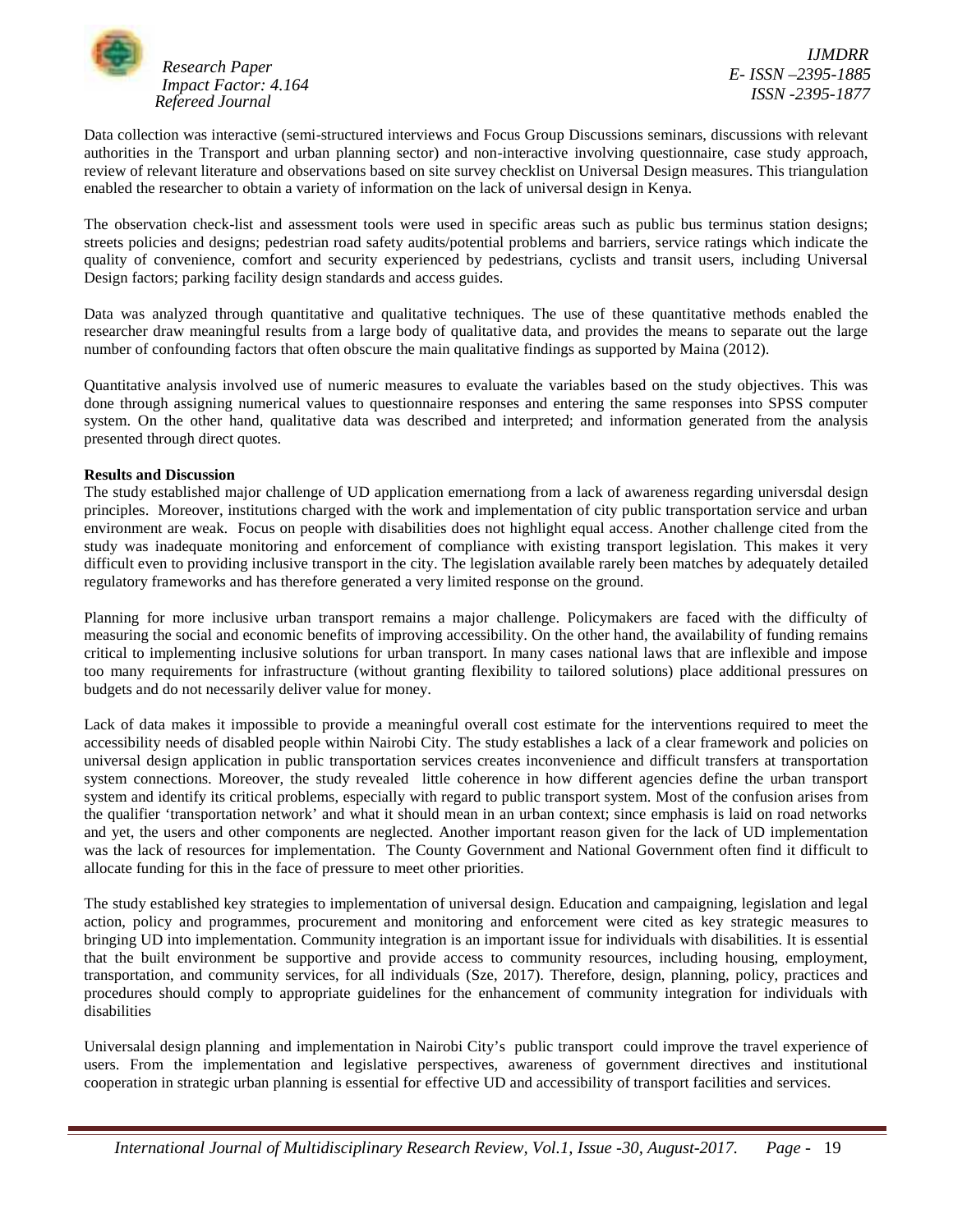

*IJMDRR E- ISSN –2395-1885 ISSN -2395-1877*

## **Conclusions**

Greater accessibility is an important element in improving living standards and quality of life through better access to jobs, public services, and other amenities and opportunities. Initiatives to bring universal design into the mainstream of urban transport planning are key to enhancing social inclusion and can effectively maximize accessibility for all groups of society. Consequently, understanding the needs of PWDs poses unique challenges for UD application, but it has the potential to provide unique insights. The attempts at providing solutions for UD principles have not been systematically processed in Nairobi City. The benefits and limitations of UD signal the perception regarding costs of applying UD.

## **Recommendations**

Professional bodies and educational institutions should introduce UD curriculum as a component in training curricula in architecture, construction, design, informatics, marketing, and other relevant professionals. In addition, policy-makers and those working on behalf of people with disabilities need to be educated about the importance and public benefits of universal design. While education is key to promoting UD, Government must prioritize supporting research to develop an evidence based set of policies and good practices on universal design, with particular emphasis on solutions appropriate to emerging city challenges including traffic and population influx.

There is need for Kenya government to implement an interagency policy structure that includes representatives from all relevant sectors to provide a more holistic approach to public transportation system. An implementation of UD in practical politics and redesign projects calls for knowledge on how UD can be applied in concrete situations. Enhanced progress is needed to engage international actors, including international organizations, technology and products designers and producers, and persons with disabilities and their organizations.

There is need for the County Government, working with National Government, to source for funding development projects that comply with relevant UD standards and promote universal design.

The County Government can also take advantage of new technologies and new forms of funding to support policy implementation in this area. More broadly, planning processes can be made more cost-effective by reinforcing citizen participation, for example with apps and online instruments that allow for the population suggesting where infrastructure investment in accessibility needs to be prioritised. Finally, improving the attractiveness and image of public transport through positive advertising and quality-enhancing investment can support the modal shift necessary to achieve revenue growth from user fees underpinning further investment in transport systems.

The government together with respective agencies in the transport sector should adopt universal design as the conceptual approach for the design of buildings and roads that serve the public. More importantly, full compliance should be required for new construction of building and roads that serve the public. This comprises features such as ramps (curb cuts) and accessible entries; safe crossings across the street; an accessible path of travel to all spaces and access to public amenities, such as toilets. In the public and private sector, there is need to adopt policies on procurement which take into consideration UD criteria.

The government should enhance monitoring and evaluation in the implementation of UD and accessibility laws and standards. Specifically, an impartial monitoring body, preferably outside government, and with a significant membership of disabled people, could be designated and funded to track progress on UD and recommend improvements. There is need to establish a design and innovation centre within the Ministry of Transport charged with enforcing laws and regulations by using design reviews and inspections; participatory accessibility audits and, regulations, and standards.

#### **References**

- 1. Aarhaug, J. & Elvebakk, B. (2015). The impact of universally accessible public transport–a before and after study. Transport Policy, vol. 44, issue C, pages 143-150.
- 2. Agarwal, A. (2009). Guidelines for Inclusive Pedestrian Facilities and Training Manual to promote Universal Design, Samarthyam.
- 3. American Association of Retired Persons. (2002). Mature America in the 1990s: A special report from Modern Maturity magazine and the Roper Organization. New York, NY: The Roper Organization, 21.
- 4. Askalen, F., Bergh, S., Bringa, O.R. and Heggem, E.K. (1997). Universal Design: Planning and design for all. GLADNET Collection, 12 January 1997. The Norwegian State Council on Disability.
- 5. Audirac, I. (2014). Accessing Transit as Universal Design. Academic Network of European Disability experts (ANED).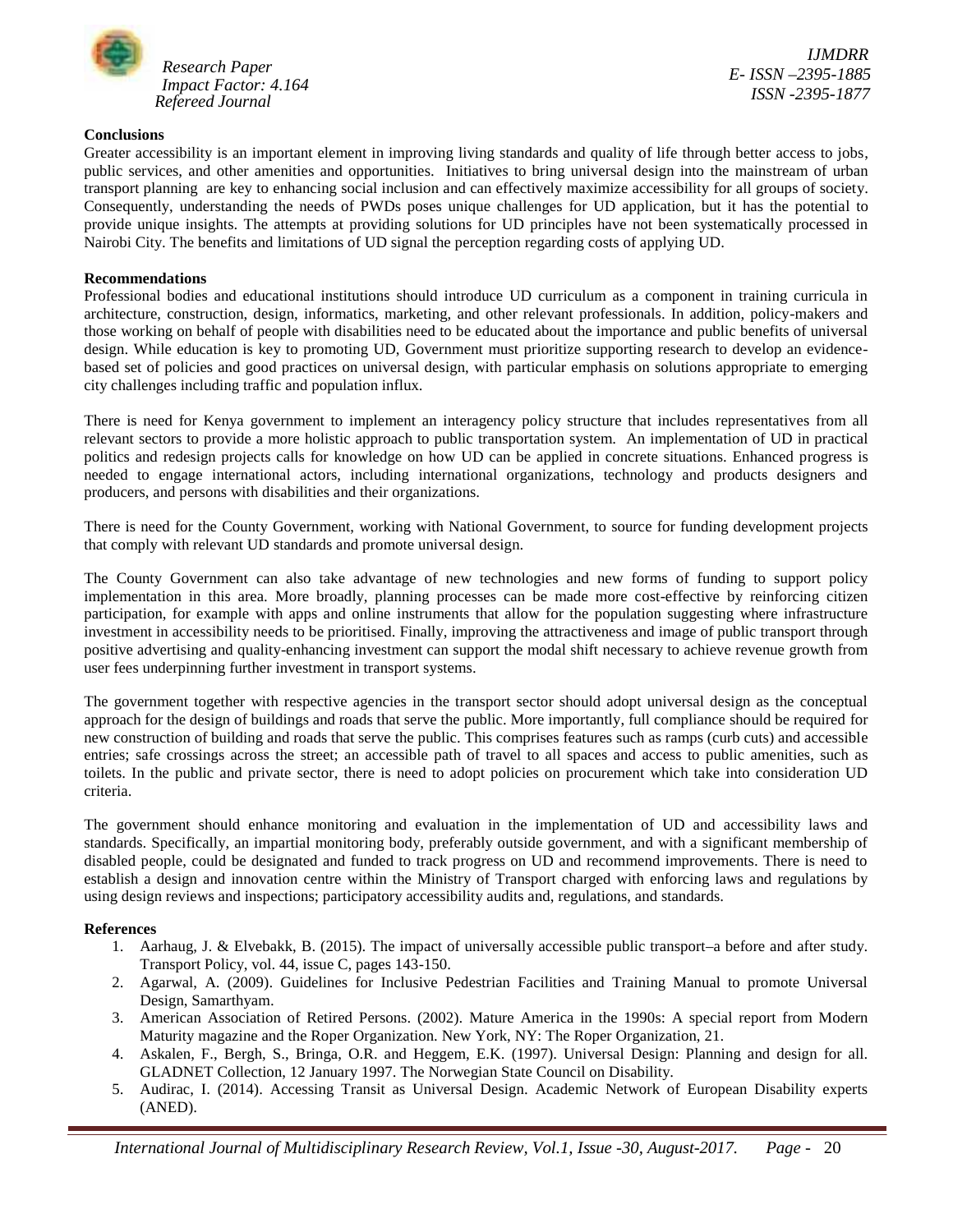

*IJMDRR E- ISSN –2395-1885 ISSN -2395-1877*

- 6. Axel, E. (2006). Making Visual Art Accessible to People Who Are Blind And Visually Impaired. Art Education for the Blind. New York, NY.
- 7. Bade, T. (2011). Universal Design in an Era of Global Demographic Change.
- 8. Beasley, K. A., & Davies, T.D. (2001). Access to sports and entertainment. In W. F. E. Preiser, & E. Ostroff (Eds.), Universal Design Handbook. New York: McGraw-Hill.
- 9. Bramley, N. Dempsey, S. Power, C. Brown, D. Watkins (2009). Social Sustainability and Urban Form: Evidence from five British cities. Environment and Planning A, 41, pp. 2125–2142.
- 10. Brynn, R. (2009). Universal design and accessibility policies and legislation at home and abroad. Oslo:
- 11. Burgstahler, S. & Cory, R. (2008). Universal Design in Higher Education: From Principles to Practice. Cambridge, MA: Harvard Education Press.
- 12. Burgstahller, S. (2011).Universal Design: Process, Principles, and Applications.
- 13. Carvero, R. (2013). Accessible Cities and Regions: A Framework for Sustainable Transport and Urbanism in the 21st Century. Working Paper, UCB-ITS-VWP.
- 14. Choguill, C. (2008). Developing sustainable neighborhoods. Habitat International, Vol. 32, (1). 41-48.
- 15. Cline, H. L. (2006). The evaluation of universal design kitchen features by people in wheelchairs Virginia Polytechnic Institute and State University.
- 16. Cowen, N. (2010). Universal design rules from product pairs and association rule-based learning Texas A&M University.
- 17. Dempsey, N., Bramley, G., Power, S., & Brown, C. (2011). The social dimension of sustainable development: defining urban social sustainability. Sustainable Development, 19, 289-300.
- 18. Duncan, R. (2007). Universal Design Clarification and Development. A Report for the Ministry of the Environments, Government of Norway, March 2007.
- 19. Fearnley, N., & Nossum, Å. (2004). Public transport packages of measures 996e2000.Economic evaluations (in Norwegian) TØI report 738/2004. Institute of Transport Economics.
- 20. Fletcher, V. (2014). Universal Design. Historical perspective. Institute for Human Centered Design**.**
- 21. Goltsman, S. (2001). Universal design in outdoor areas. In W. F. E. Preiser, & E. Ostroff (Eds.), Universal Design Handbook. New York: McGraw-Hill.
- 22. Gomes, D. (2010). Design for all. FSU.
- 23. Gossett, M. Mirza, A.K. Barnds, D. Feidt (2009). Beyond Access: A case study on the intersection between accessibility, sustainability, and universal design Disability and Rehabilitation: Assistive Technology, 4 (6) (2009), pp. 439–450.
- 24. Graeme, E. (2011). Accessibility, Urban Design and the Whole Journey Environment. London: ODPM.
- 25. Handy, S.L., & Niemeier, D. A. (1997), Measuring accessibility: an exploration of issues and alternatives, Environment and Planning A, vol. 29, pp. 1175-1194.
- 26. Hankinson, M. & Breytenbach, A. (2010). Barriers that impact on the implementation of sustainable design
- 27. Harrison, J (2011). Achieving Equality through Universal Design Thinking. PowerPoint presentation. ICUDBE 2011, IIUM Gombak.
- 28. Hillier, Bill & Hanson, J. (1984), The social logic of space, Cambridge University Press, Cambridge.
- 29. Imrie, R. and Hall, P. (2001). Inclusive Design: Designing and Developing Accessible Environments, Spo on Press, New York.
- 30. Jacobs, J. (2003), The city Unbound: Qualitative approaches to the city, Urban Studies, vol. 30, nos. 4/5, pp. 827- 884.
- 31. James Odek, 2010).Economic appraisal of universal design in transport: Experiences from Norway. Social Research in Transport (SORT) Clearinghouse.
- 32. Jones, M. and Sanford, J. (2006). People with mobility impairments in the United States today and in 2010. Assistive Technology, 8.1, 43-53.
- 33. Kadir, A. S. & Jamaludin, M. (2013). Universal Design as a Significant Component for Sustainable Life and Social Development. Procedia Social and Behavioral Sciences, vol. 85, 179-190.
- 34. Konick, K. (2010). Interior design as architecture's.
- 35. LaMendola, B. (1998). Age-old question: How long can we live? The Denver Post, 1F.
- 36. M'rithaa, M. K. (2009). Mainstreaming Universal Design In Cape Town: Fifa 2010 World Cup™-Related Activities As Catalysts For Social Change. Thesis submitted in fulfillment of the requirements for the degree Doctor of Technology: DESIGN in the Faculty of Informatics and Design, at the Cape Peninsula University of Technology.
- 37. Mannion, P. E. (1992). Mature Kansas home owners' perceptions of universal design/adaptable features. Unpublished master's thesis, Kansas State University, Manhattan.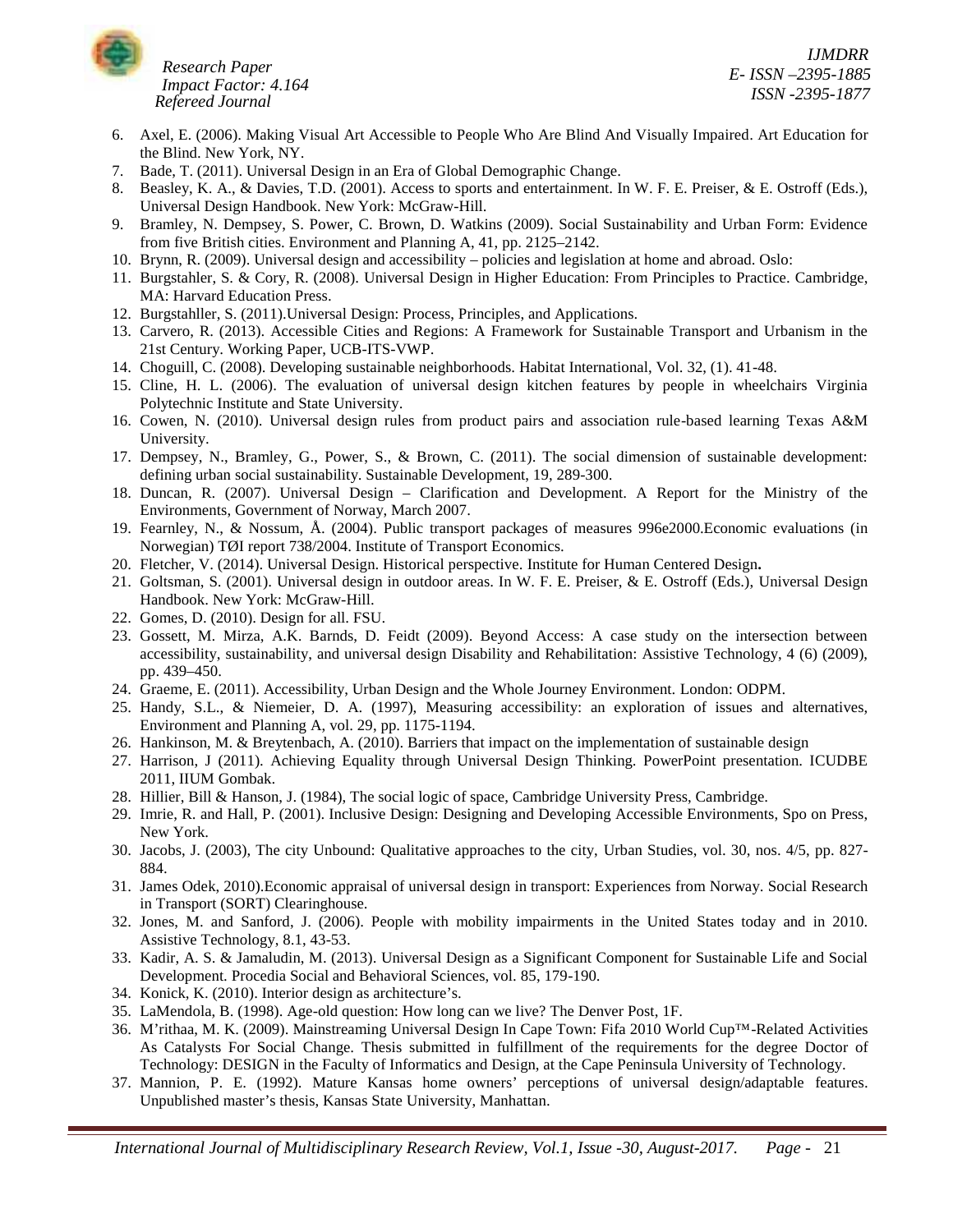

- 38. Mansor, N. (2008). Usable and accessible design features in Malaysian Houses for the independent aged. Thesis Submitted To The School Of Graduate Studies, University Putra Malaysia, In Fulfillment of The Requirement For The Degree Of Master of Science.
- 39. McNeil, J.M. (2007). Americans with disabilities: 1994-95. US Bureau of the Census Current Population Reports, P70-61. Washington, DC: US Government Printing Office.
- 40. Mueller, J. L. (1995). "The case for universal design. If you can't use it, it's just art" Ageing International, 22(1), 19-23.
- 41. Mueller, M. F. & Mace, R. L. (2008). The universal design file: Designing for people of all ages and abilities. Raleigh, NC: Center for Universal Design.
- 42. Nossum, Å., & Killi, M. (2006). "Passengers' valuations of simple public transport measures; in Norwegian). Arbeidsdokument: PT/1851/2006. Institute of Transport Economics.
- 43. Nunn, T. L. (2003). The presence of universal design features in consumers' current residences and planned use in future homes. Unpublished master's thesis, The University of Georgia.
- 44. O'Cnnor, M. (2013). Pedestrian Accessibility. Scottsdale, AZ; Barbara McMillen.
- 45. Odeck, J., Hagen, T. & Fearnley, N. (2010). Economic appraisal of universal design in transport: Experiences from Norway. Research in Transportation Economics 29, 304-311.
- 46. Peponis, J. and Zimring, C. (1998), New design technologies: using computer technology to improve design quality, Journal of Healthcare Design, Vol. VII
- 47. Preiser, W. F. E. (2001). Toward universal design evaluation. In W. F. E. Preiser, & E. Ostroff (Eds.), Universal Design Handbook. New York: McGraw-Hill.
- 48. Preiser, W. F. E., & Ostroff, E. (Eds.). (2001). Universal Design Handbook. New York: McGraw-Hill.
- 49. Ratcliff, M. (2007) Access and the DDA. A Surveyor's Handbook. London: RICS.
- 50. Requirements for the degree of Master of Landscape Architecture in The School of Landscape Architecture.
- 51. Reynolds, S. (2011). Final project/ implementing Universal design in Ireland
- 52. Rose, D. H. & Meyer, A. (2010). Teaching Every Student in the Digital Age: Universal Design for Learning.
- 53. Saito, Y. (2006).Awareness of Universal Design among Facility Managers in Japan and the United States. Automation in Construction, 15 (2006), pp. 462–478.
- 54. Shapiro, J.P. (2004). No pity: People with disabilities forging a new civil rights movement. New York, NY: Times Books (Random House).
- 55. Shay, J. A. (2006). Toward A Design Process A Thesis Submitted to the Graduate Faculty of the Louisiana State University and Agricultural and Mechanical College In partial fulfillment of the
- 56. Soren, G. (2009). Achieving full participation through Universal Design
- 57. Tappuni, R. (2001). Access in rebuilding Beirut's center. In Preiser, W. F. E., & E. Ostroff (Eds.), Universal Design Handbook. New, York: McGraw-Hill.
- 58. Tossebro, J. (2012). Norway National Accessibility Report. ANED.
- 59. Vescovo, F. (2001). Accessibility as universal design: legislation and experiences in Italy. In W. F. E. Preiser, & E. Ostroff (Eds.), Universal, Design Handbook. New York: McGraw-Hill.
- 60. Welch, P. and Palames, C. (2005). A brief history of disability rights legislation in the United States. In Welch, P. (Ed.), Strategies for teaching universal design. Boston, MA: Adaptive Environments Center
- 61. Wolford, N. (2010). Universal design standards for single-family housing. Unpublished doctoral dissertation. Oregon State University.
- 62. Yoshihiko, K. (2012). Toward Universal Design: Improving Mobility for Seniors in Japan.
- 63. The World Bank (2008).Design for all. Implications for bank operations.
- 64. Murray, B. (2012). Brief prome for people with disabilities. Employment for social justice and fair globalization. International Labour Office. Geneva.
- 65. Charter for the united nations.
- 66. Holcombe, R. G. (2007). "A Theory of the Theory of Public Goods," Review of Austrian Economics, Vol. 10. No. 1, pp. 1-22,
- 67. McCann, B.(2010). Complete Streets: Best Policy and Implementation Practices. American Planning Association Planning Advisory Service Report Number 559.
- 68. Buis, J. (2009) A new Paradigm for Urban Transport Planning: Cycling Inclusive Planning at the Pre-event Training Workshop on Non-Motorized Transport in Urban Areas, 4<sup>th</sup> Regional EST Forum in Asia, 23 February 2009, Seoul, Republic of Korea
- 69. Report of the United Nations Conference on Human Settlements (Habitat II), Istanbul, 3-14 June 1996 (United Nations publication, Sales No. E.97.IV.6), chap. I, resolution 1, annex II.